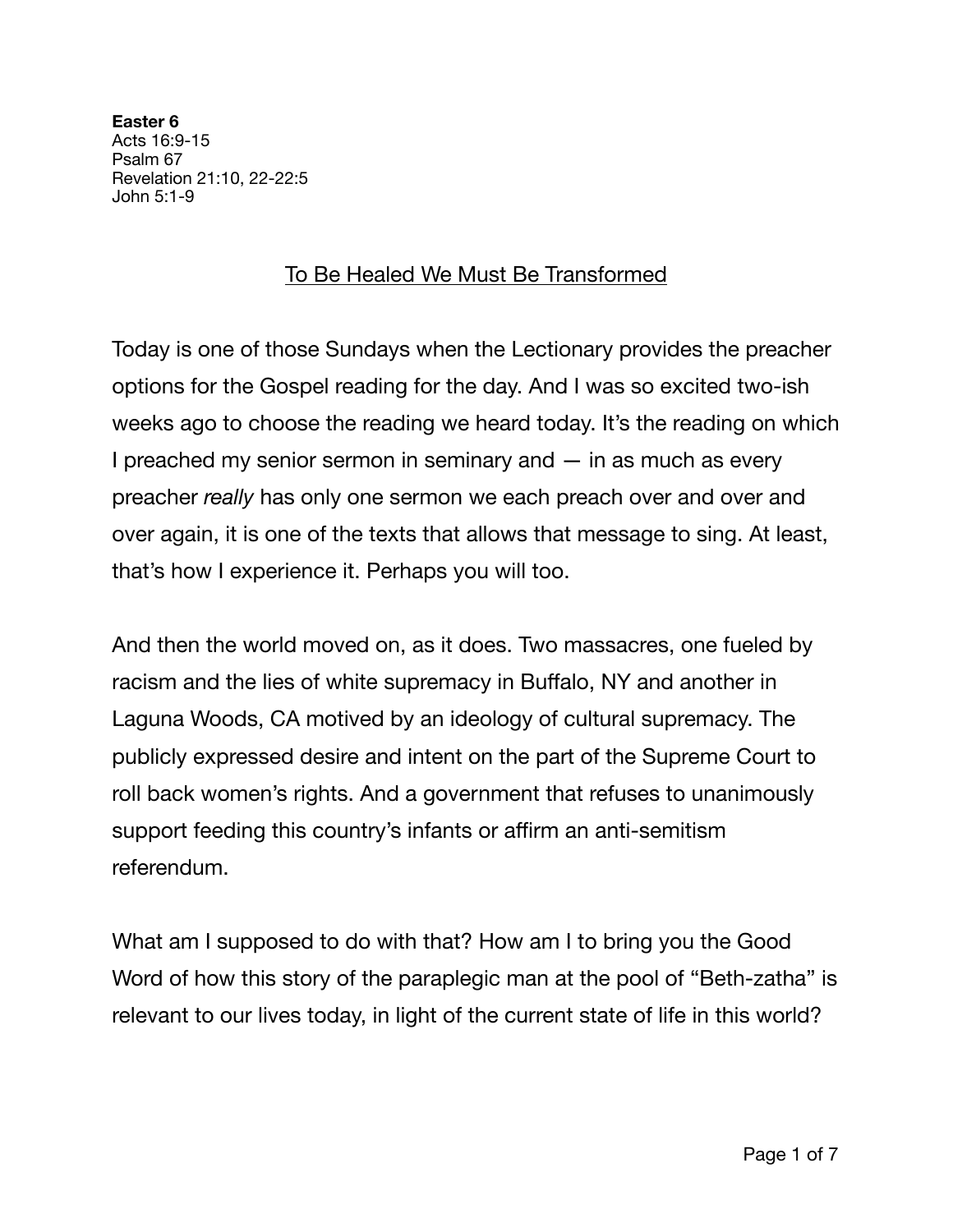This is what I've got for you. This is what I know: *we* have gotten ourselves here. *WE.* The collective we, yes. But the thing about collectives is — as much as we might like to think of them as a whole entity unto themselves — they are made up of individuals. That is what a collective is. The Collective We is made up of a bunch of individual "we-s" — "you-s" and "me-s".

We have gotten ourselves into this, but we cannot get ourselves out of it — or surely we would have — without God's help.

"Do you *want* to be made well? Do you actually *want* to have *life* and live it abundantly?" I hear Jesus asking the man. "You *say* this is why you have come to this pool which others say has healing water, but, for thirty-eight years you have not gotten into the pool. *Do you truly* desire to be healed? To have life which is different from that which you have now? Or…are you actually *more* committed to continuing to live this life you have always known?"

I have most often heard this story told with the persona of the gentle Jesus. The Jesus with a kindly face washed in soft glowing light, his arm extended in an open embrace, surrounded by children and cuddly animals. A Jesus who, essentially, *asks permission* from this man to miraculously heal his leg.

The Jesus we most often encounter in the Gospels is not this Jesus. In actuality, the Jesus we encounter in the Gospels most often is anything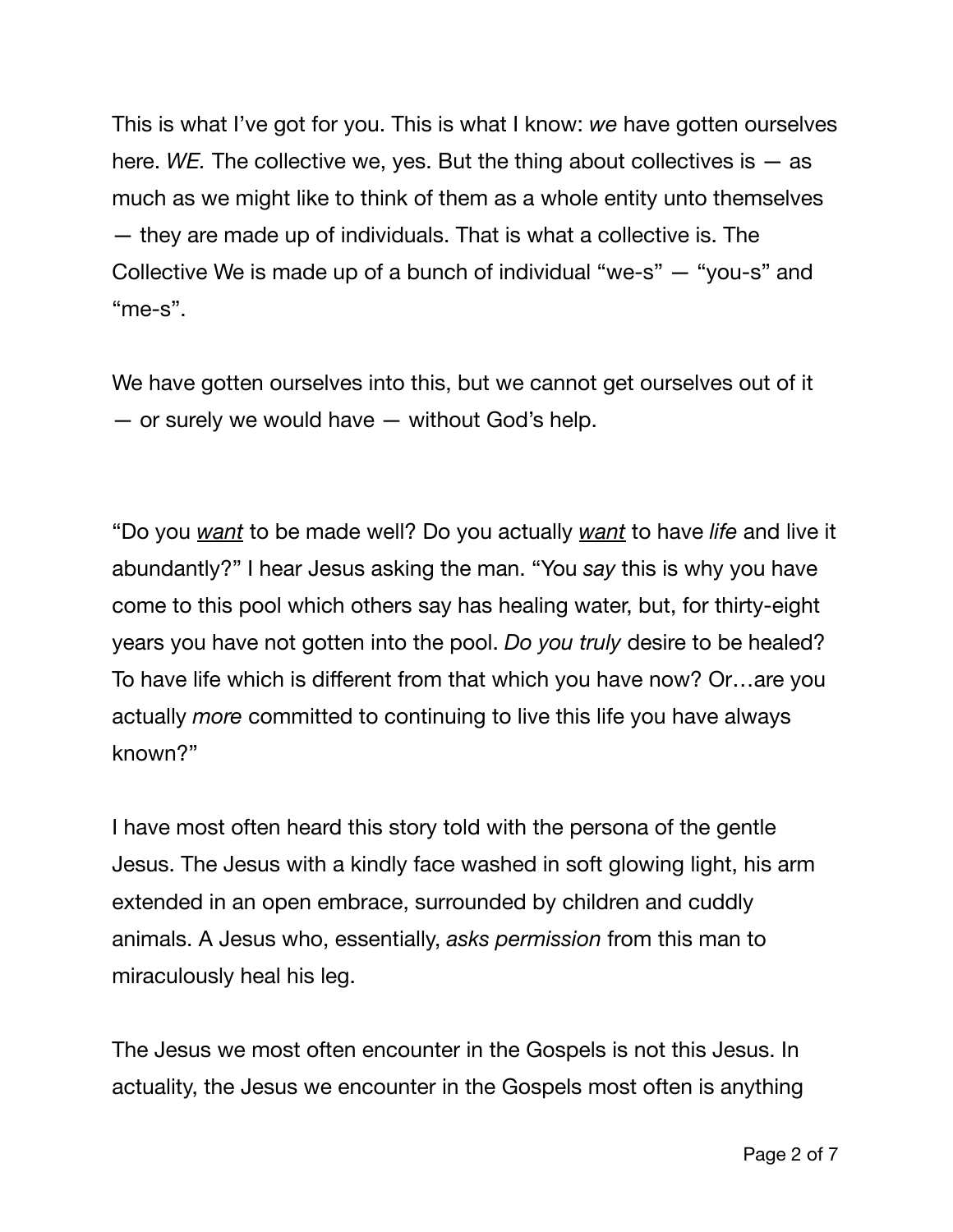but a soft and cuddly creature. That Jesus *is not* about smoothing over surfaces to make things appear clean and smooth.

On the contrary: when Jesus comes around, we can just about guarantee that the world as we knew it is going to get stirred up and turned over and broken apart!

This story of the man at the pool could have been written differently. It could have been told so that the man responded to Jesus' question, "Do you want to be made well?" with an emphatic, determined plea, "Yes, Lord! The one thing I desire most is to be made well."

But that is not what we have.

In response to Jesus' question, "Do you *actually*, really, *want* to be made well?" perhaps then we are meant to hear the man's response as something more like, "Umm…well…you see…I…*EVERYONE ELSE* keeps getting in ahead of me. That's why I haven't gotten into the pool. It's *their* fault!"

If the author had recorded and expanded version of the story read *this* way, perhaps the man would have provided an account for his passed failed attempts at entering the water: perhaps it had been hot and sunny and the stones around the pool had become uncomfortably warm to the touch; another day it was too cool and the thought of getting wet when he was already chilled seemed counterintuitive; maybe it was too windy or too still (was that the water bubbling up or just the breeze?); perhaps his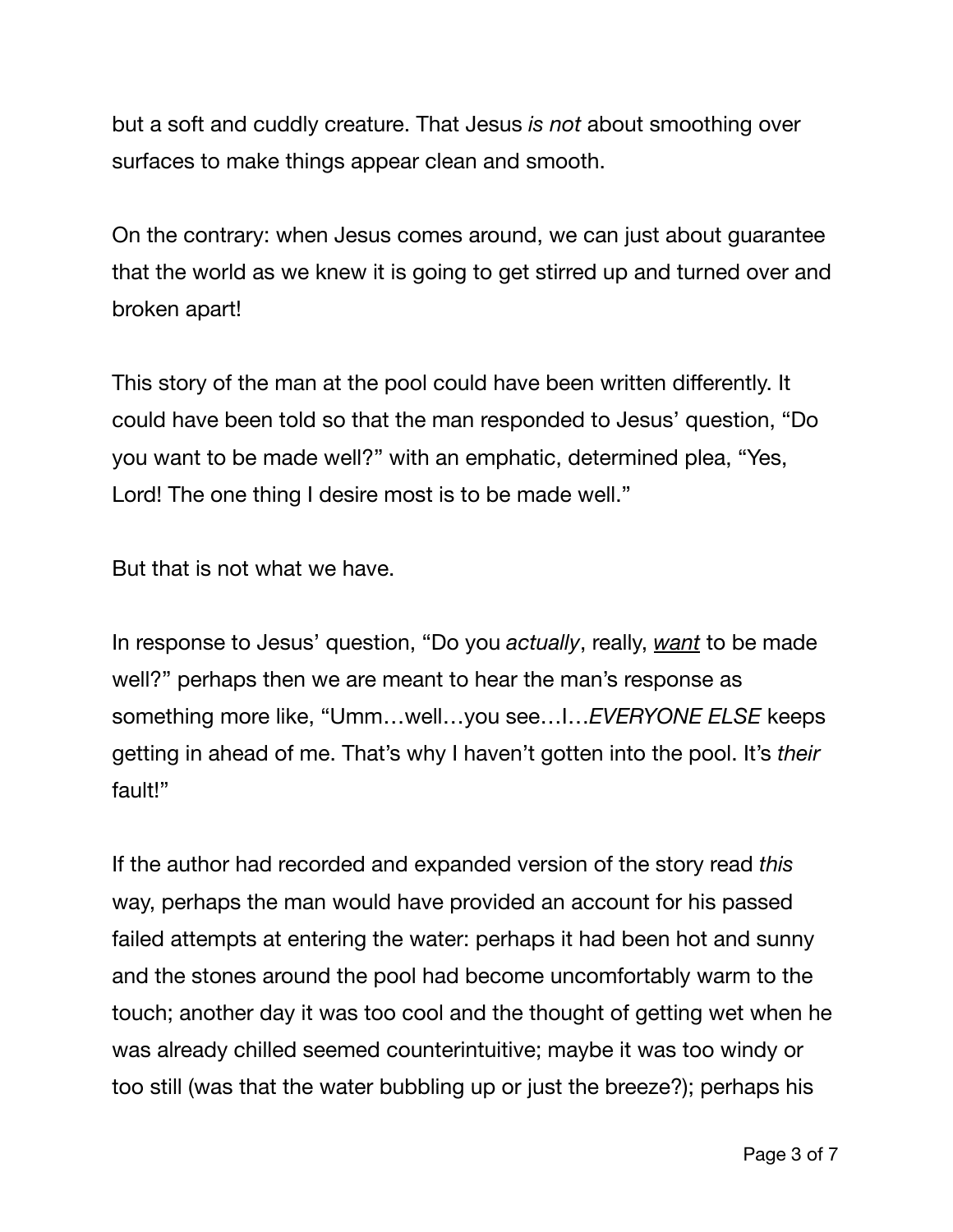tunic was too dirty and he didn't want to draw attention to himself, or perhaps it had just been laundered and jumping into a murky pool seemed to do a disservice to the hard work of removing all of that grime — the list could go on and on.

Read this way, what happens is something with which I am sure we are each all too familiar. The man does't answer Jesus' question — not directly, anyway. What he does do is throw up the well-known evasive maneuver of shifting the blame. He attempts to move the subject of the conversation away from himself and on to an amorphous, difficult to challenge, "other".

We've all done it. We've all seen and experienced others doing it. When we find ourselves feeling caught in a position of *unexpected vulnerability*, rather than face the fear of what seems like complete annihilation — that's what the voice inside our heads is trying to convince us of, we can so quickly find ourselves holding up a hastily built facade while trying to wiggle away un-noticed.

"Sir, I *have* no one to put me into the pool when the water is stirred up; and while I am making my way, someone else steps down ahead of me." ("I mean, *Hello!*") Jesus, not deterred by the man's feeble smokescreen, cuts right to the heart of the matter. "Stand up, take your mat, and walk."

And the man does.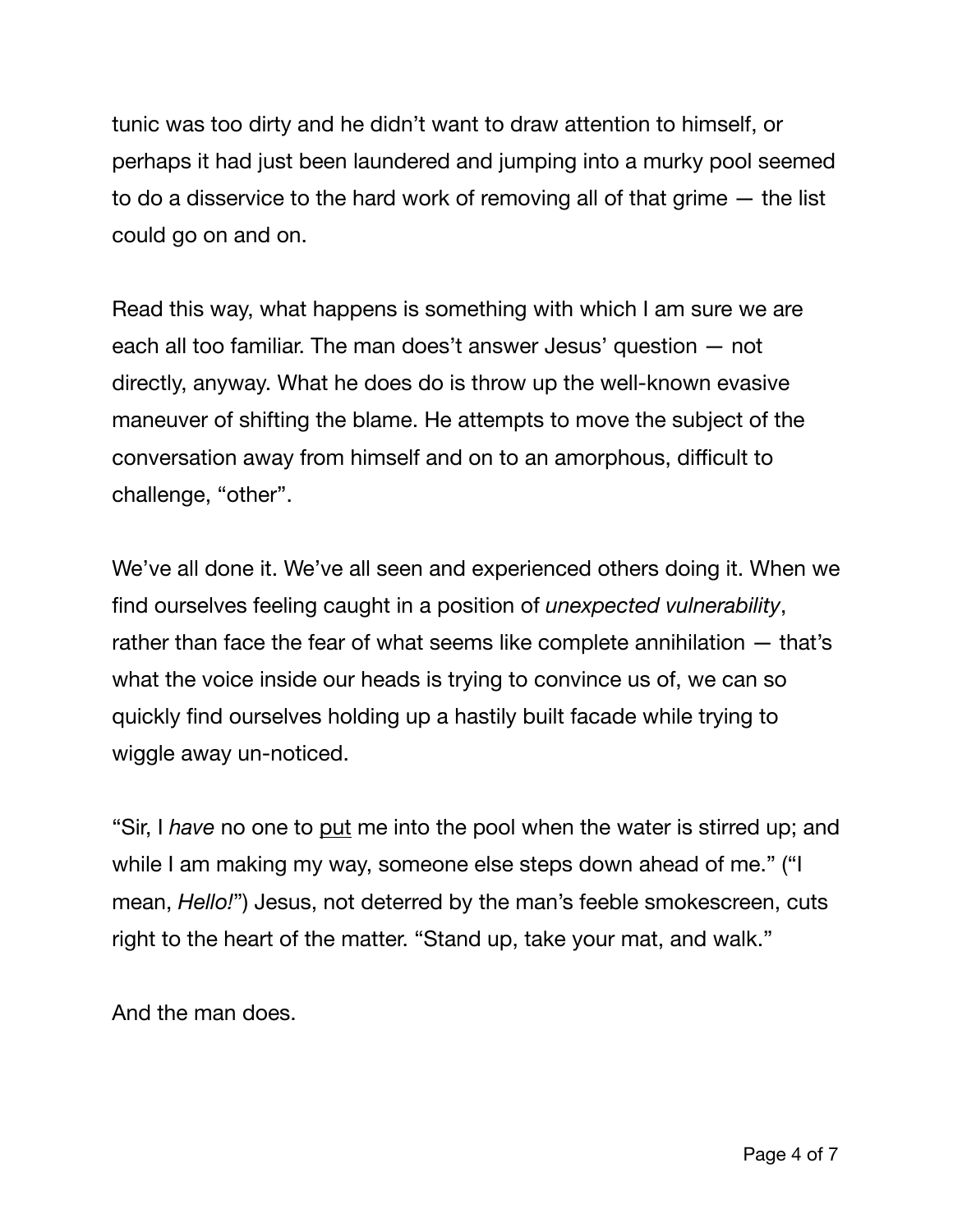This man, we are told, has been sitting on this mat by this pool for thirtyeight years. One day, a stranger walks up to him and tells him to get up, and walk. Oh, and "take you mat with you while you're at it." There was to be no trace left of the man's former life. No place holder that would allow him to unthinkingly step back into his former way of being.

Now, I don't know about you, but I have received unsolicited advice from quite a few strangers on the streets of various cities. And, I don't even need one hand to count how many times I have altered what *I* was doing to instead follow *their* directives.

But *I* haven't been desperately waiting to hear the words *they spoke*.

How are you like the man by the pool? Where in your life are you seeking transformation? What is it that God could say or do that would shake you from your old life and cause you to pick up your mat and walk?

## Anything?

Maybe the way God works in *your* life isn't by air-dropping in a stranger to snap your mat out from under you.

Maybe the way God works in *your* life is through a guide. Your own personal guide who takes you by the hand and leads you to the water's edge. "Just put your toes in.", the guide says. "Whoa! That's, umm, a little chilly, there." you exclaim. Maybe you guide nods and continues down the river, leading you a little father — up to your knees this time. "Hey!" you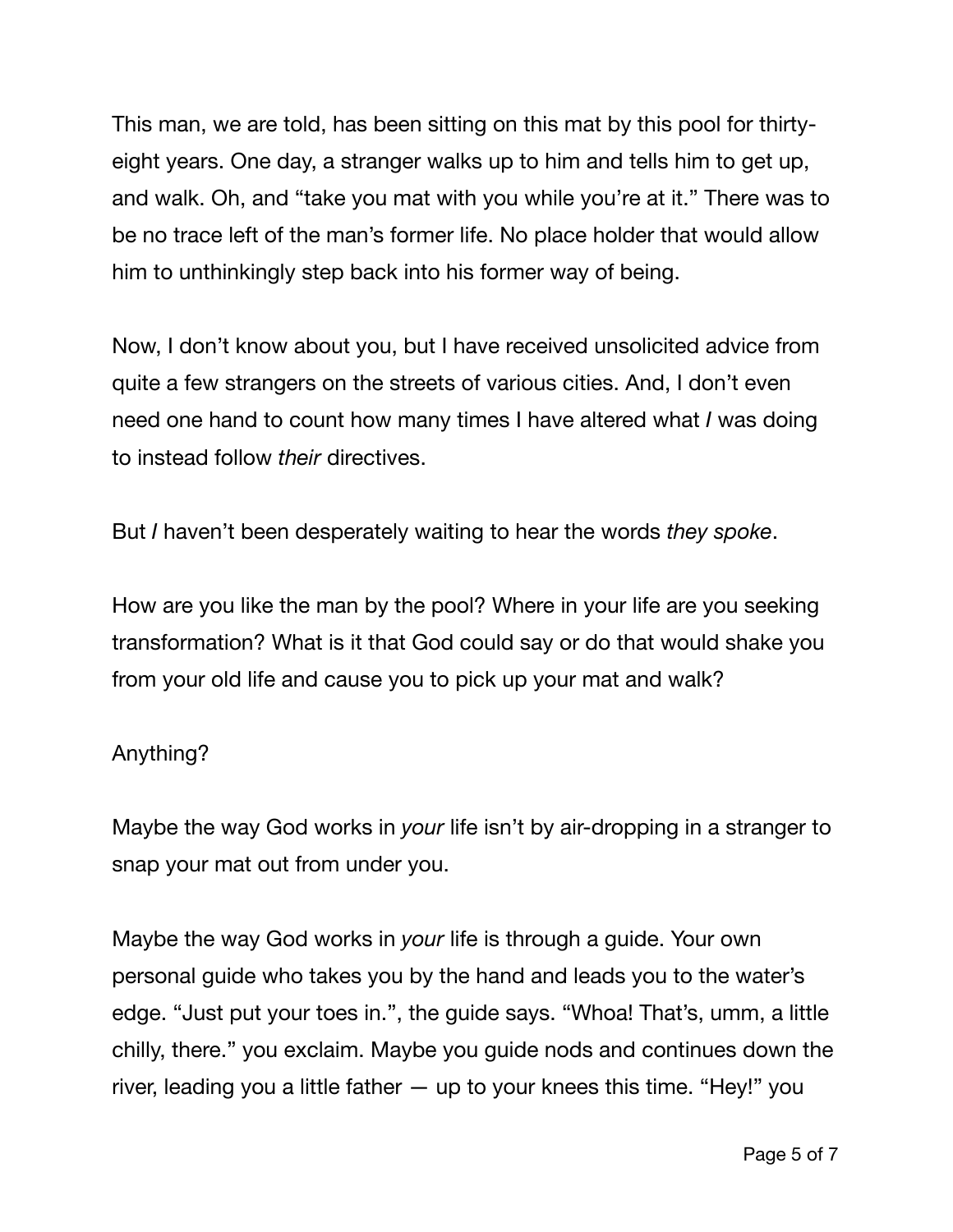think to yourself, "This is actually kind of fun! It's like splashing around on the shore when I was a child." Splish. Splash. Splash. Swoosh. Swoosh. Swoosh. "Yeah, okay. Hey, umm, Guide?", you call, "The water's getting a little deep here. …*How* deep are we going to go? Up to my waist? … Really? … Umm … Yeah. … Yeah, that's true: my feet are still on the bottom. Um, okay, but, you know, just to my waist. That'll probably be good enough. … Right??"

You continue to follow your guide, growing ever more trusting. A rock shifts underfoot, and you have momentary sense of panic, but then realize that your guide is still right there, keeping you safe. Phew. You feel the river bed shift beneath your feet a few more times, but each time you are startled a little less. And you feel more and more supported — buoyant, even. … And then you realize, "…Hey! Wait! I'm not touching the bottom any more! This is *NOT COOL*! I can't touch the bottom! I want out! OUT! Get me OUT!" Your guide leads you, spluttering and spitting to the shore. "I thought we were going for a nice walk along the beach! No one said anything about *swimming*! What are you trying to do, kill me!?"

Back on shore, you flop down in the sun to dry out. You hear a gentle breeze rustling the leaves of the trees along the river banks. Looking up, the world opens up before you as though for the first time. Following the path of the river you see the earth an all of creation springing to life. "How could this be the same river I waded into? I don't remember seeing anything but rocks and sand … and water … so much water … it was everywhere and when it lifted me up I thought I would surely die. So I swam for shore as hard as I could. And I kept willing for the beach to